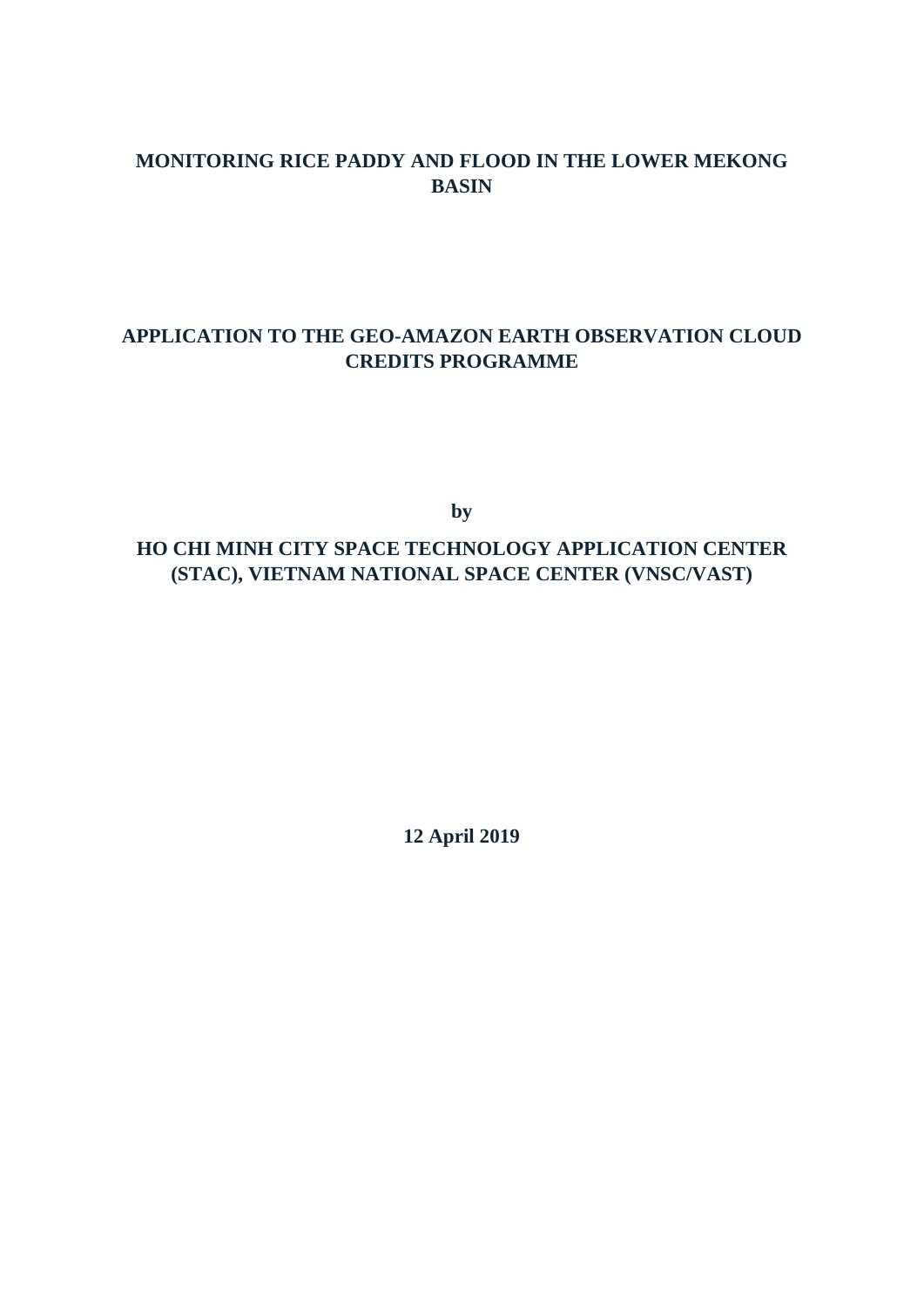# **APPLICATION FORM**

#### **Lead author**

Name: Pham Bach Viet

Agency/ institution: HCMC Space Technology Application Center

(Vietnam National Space Center – Vietnam Academy of Science and Technology)

Mailing address: 268 A, Nam Ky Khoi Nghia street, district 3, Hochiminh City – Viet Nam

Email: [pbviet@vnsc.org.vn,](mailto:pbviet@vnsc.org.vn) or [phambachviet@gmail.com](mailto:phambachviet@gmail.com)

Phone: (84 - 28) 3932 0220

### **Collaborators**

| <b>Organizations</b>                                                                                           | <b>Contact Person</b> | <b>Email</b>                |
|----------------------------------------------------------------------------------------------------------------|-----------------------|-----------------------------|
| Center for the Study of the<br><b>Biosphere from Space</b><br>(CESBIO), France                                 | Dr. Thuy Le Toan      | thuy.letoan@cesbio.cnes.fr  |
| University of Southern<br>Queensland (USQ),<br>Australia                                                       | Prof. Armando Apan    | apana@usq.edu.au            |
| University of Southern<br>Queensland, Australia &<br><b>HCMC Space Technology</b><br><b>Application Center</b> | Dr. Nguyen Huy Thong  | $n$ hthong $85$ @ gmail.com |
| Mekong River<br>Commission (MRC)                                                                               | Dr. Lam Hung Son      | son@mrcmekong.org           |
| An Giang University<br>(AGU), Vietnam                                                                          | Mr. Pham Duy Tien     | pdtien@agu.edu.vn           |

### **Implementing Organisation, Collaborators and End-Users**

Both rice and flood monitoring projects will be implemented by the HCMC Space Technology Application Center (STAC) of the Vietnam National Space Center (VNSC). The following STAC personnel will be directly involved for these projects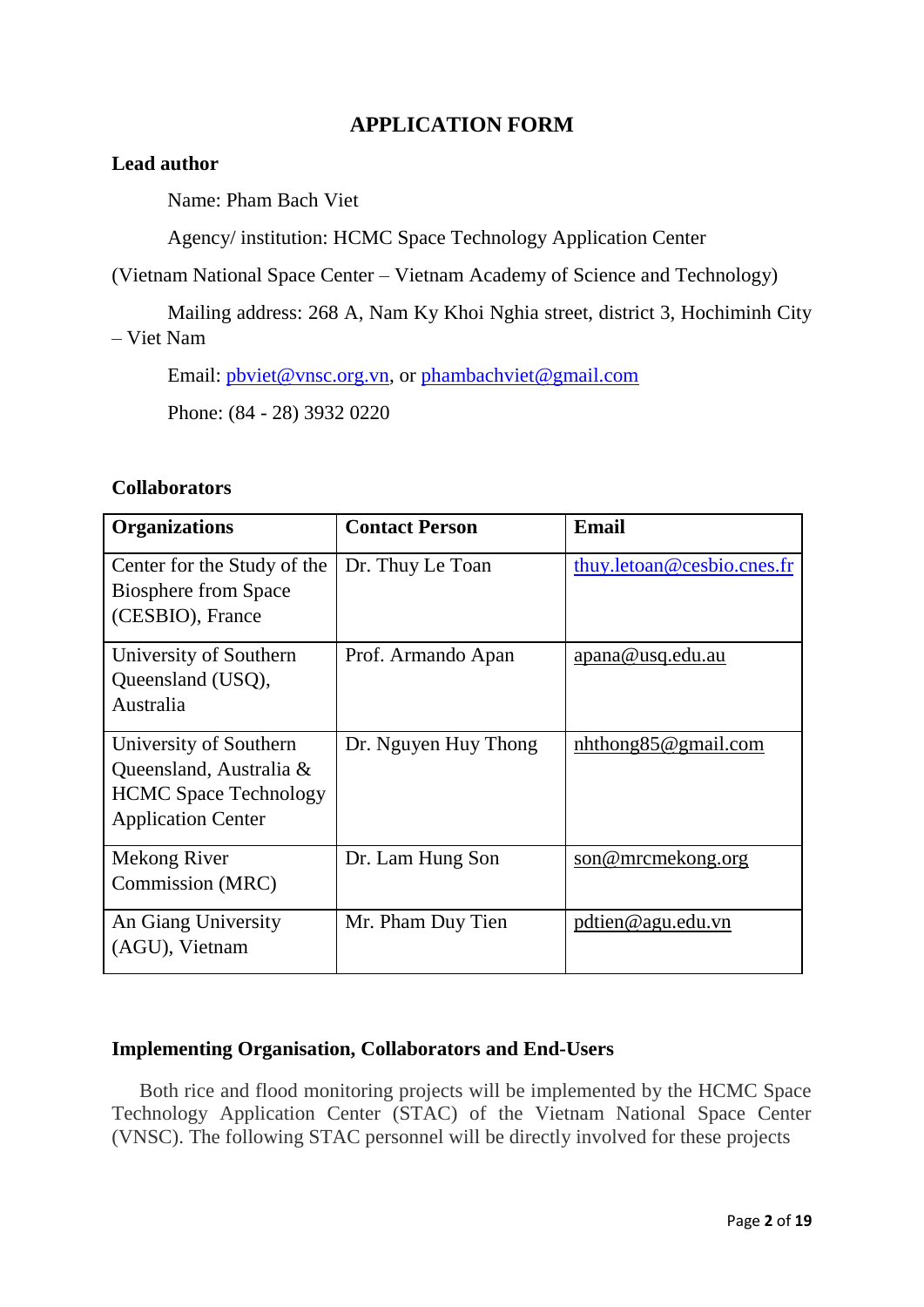- Dr. Lam Dao Nguyen Director of STAC/VNSC, will provide overall leadership
- Mr. Pham Bach Viet Coordinator for the GEO Amazon EO Cloud Credits Programme
- Dr. Pham Thi Mai Thy Member
- Mr. Hoang Phi Phung Member
- Mr. Nguyen Van Anh Vu Member
- Ms. Nguyen Kim Thanh Member

Dr. Thuy Le Toan, Center for the Study of the Biosphere from Space (CESBIO), France, Professor Armando Apan and Dr. Thong Huy Nguyen, University of Southern Queensland (USQ), Australia, will collaborate with on these projects. They will provide expertise on application development and image analysis.

The multi-disciplinary nature of end-users (and most of them are also collaborators) will maximize diversity of knowledge and opinions valuable in optimising the success of the projects and their benefits. These organisations include the following:

- Regional Flood Management and Mitigation Center (RFMMC) / Mekong River Commission (MRC) (Dr. Lam Hung Son, Head of RFMMC)
- Center for Informatics and Statistics (CIS) / Ministry of Agriculture and Rural Development (MARD), Vietnam
- Department of Crop Production (DCP), MARD, Vietnam
- Faculty of Agriculture, An Giang University (AGU)
- General Statistical Office, Ministry of Planning and Investment
- MARD Statistical Divisions of Provinces, Districts, Communes
- Local farmers and extension workers in An Giang Province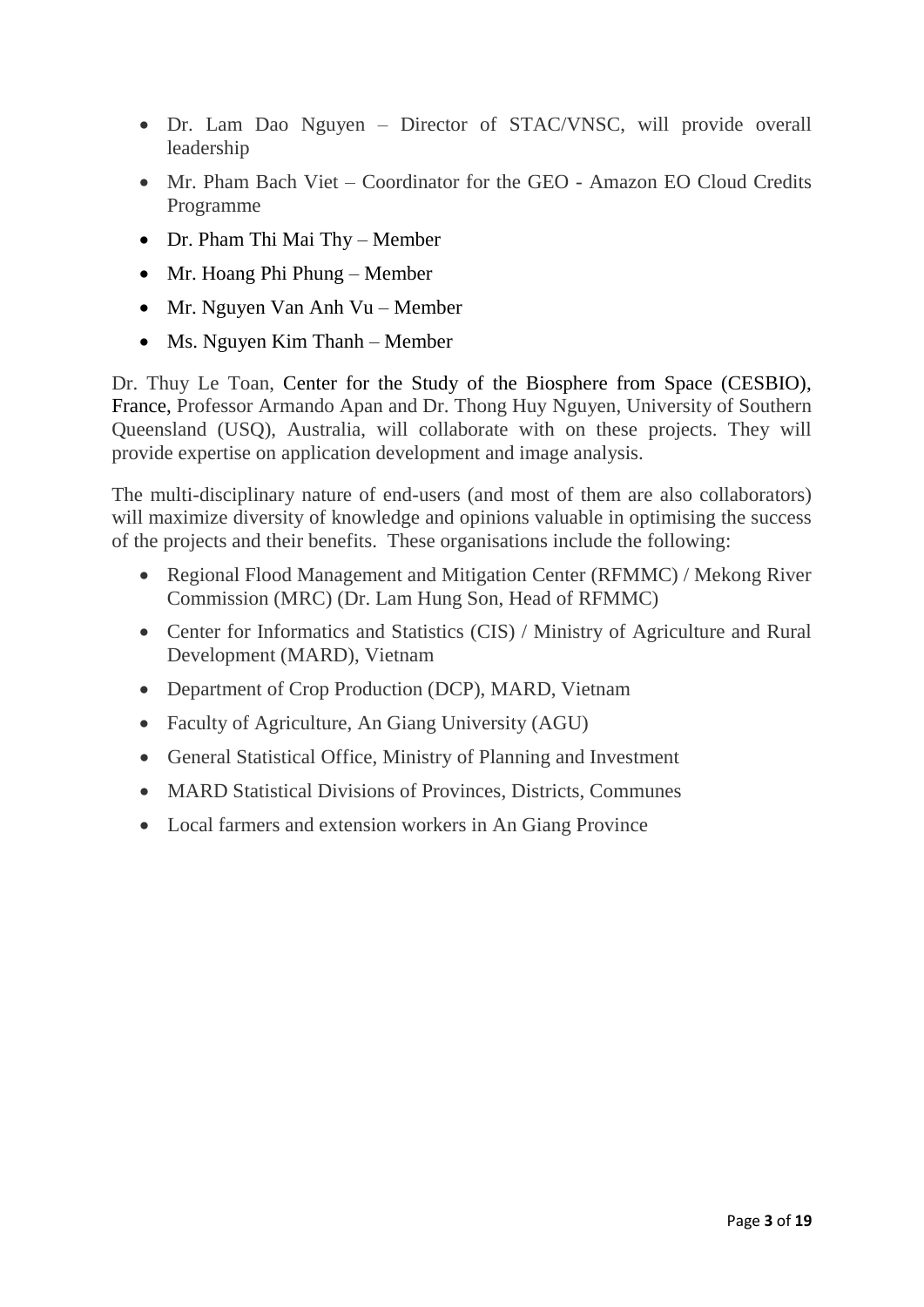## **EXECUTIVE SUMMARY**

Earth observations (EO) data and geospatial information are assets and tools that support the goals of international agenda, programs and projects dealing with earth's resources and their conditions. For instance, the attainments of the *United Nations 2030 Agenda for Sustainable Development* will benefit from Earth observations in making decision for target planning, as well as for monitoring progress and reporting of outcomes. In Vietnam, remote sensing and GIS technologies are being used in several application areas, such as agriculture, forestry, water resources, environmental management, land use change, and disaster management.

This proposal aims to establish cloud computing services to host, process and analyse big Earth observation (EO) data and geospatial information for our projects focused on a) monitoring rice paddy (agriculture) and b) flood (disaster and water resources management). AWS cloud credits will allow us to build EO applications on these areas relevant to Vietnam's national and international commitments, such as for the *UN Sustainable Development Goals* (e.g. Goal 2 Zero Hunger, Target 2.c, and Indicator 2.4.1.) and *Sendai Framework for Disaster Risk Reduction* (e.g. on Priority 1 (Understanding disaster risk)).

Both projects cover the Lower Mekong Basin. It is a part of the Mekong River, which is the tenth-largest river in the world. The entire Mekong River basin drains a total land area of  $795,000 \text{ km}^2$  and flows approximately 4,909 km through six countries (China, Myanmar, Lao PDR, Thailand, Cambodia, and Vietnam). The Lower Mekong Basin covers 76% (about  $604,200 \text{ km}^2$ ) of the total area of the Mekong River basin and contributes 80-85% of the water that flows into the Mekong River. In Cambodia, 40% of the population depends on the Tonle Sap Great Lake and its flood plains for their livelihoods. Similarly, the Mekong Delta in Vietnam is vital for the people in Vietnam, as large area in the Delta is farmed intensively.

Our application for the *GEO-Amazon Earth Observation Cloud Credits Programme* aims to support two major projects requiring suitable spatial handling, infrastructure, processing methods, and data security for EO Big Data datasets. The first project aims to identify, map and monitor rice paddy areas and cropping system. The data and time period for this study will involve radar imagery (Sentinel-1) from 2014 to present, and optical data (MODIS from 2000). For the second project, the goal of flood monitoring is to identify, map and monitor flood-inundated areas. This study will involve radar data (Sentinel-1) from 2014 to present, and optical data (MODIS) from 2000, focusing on rainy season.

Although we have conducted several projects on rice crop in the past, opportunities exist this time to conduct more innovative approaches involving time-series data analysis covering wider temporal extent. These will allow better use of data and information for commodity forecasting and ensuring food security. Similarly, while we have conducted flood-related mapping projects before, this proposed project on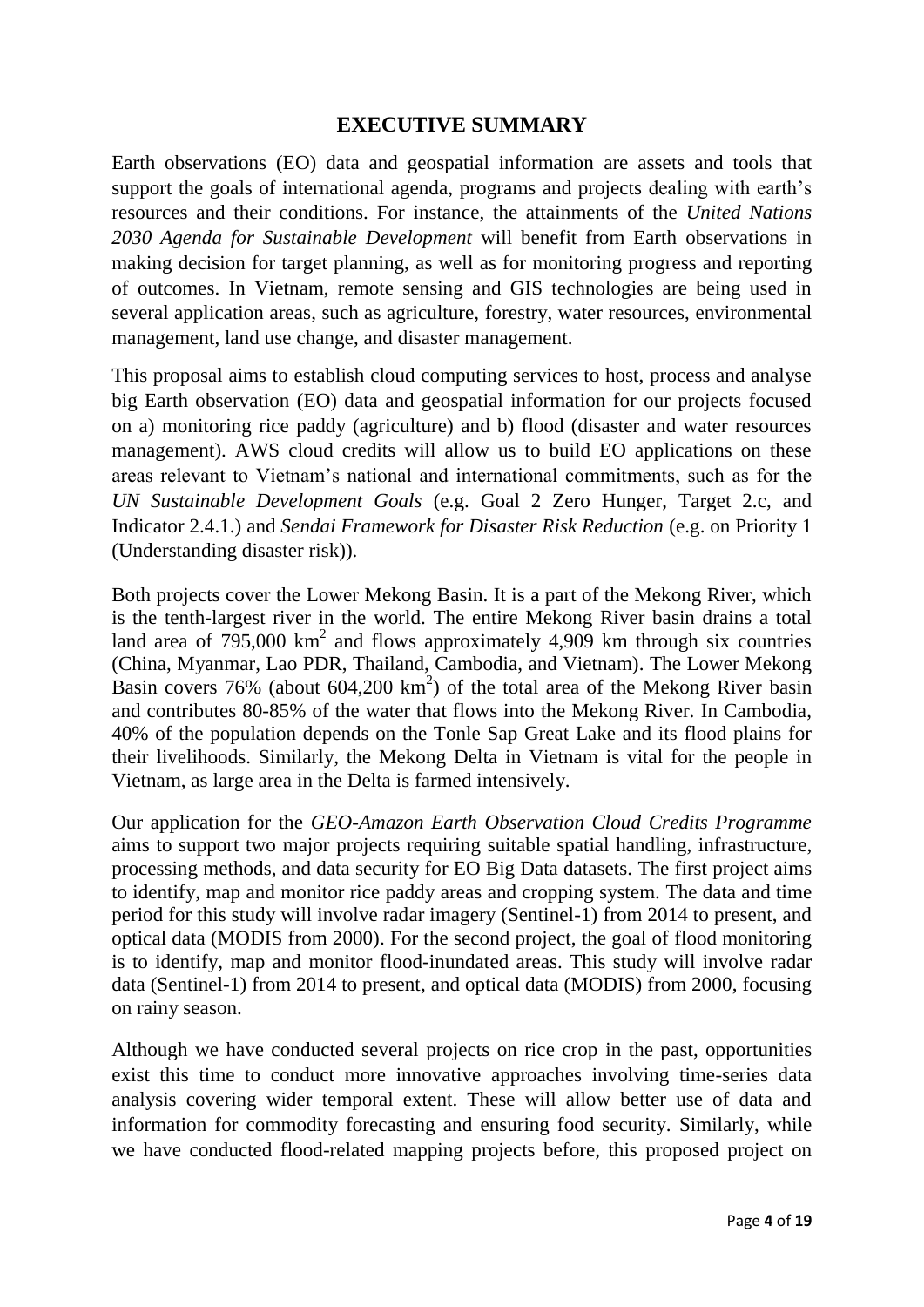flood monitoring utilising the GEO-Amazon Earth Observation Cloud will provide new and improved ways of analysing, summarizing and visualizing floods.

The design principles of the system will focus on providing the ability for various users to make on-demand display, mapping, time-series visualization, and analyses of EO data. Users can customize to choose specific product types, datasets, region of interest, calculations, statistical summaries, and time period. We estimated that the system will involve processing EO data of around 5-6 TB in total volume. The analytical tools to be used in these projects will include land classification, land change, spectral indices, and water extent tools. The information generated from this system will allow users to develop strategies, take actions, and monitor progress of important projects. Our Geo-AWS average monthly bill is estimated to be about \$1,603.53, with a total of \$57,727.28 over the 3-year period.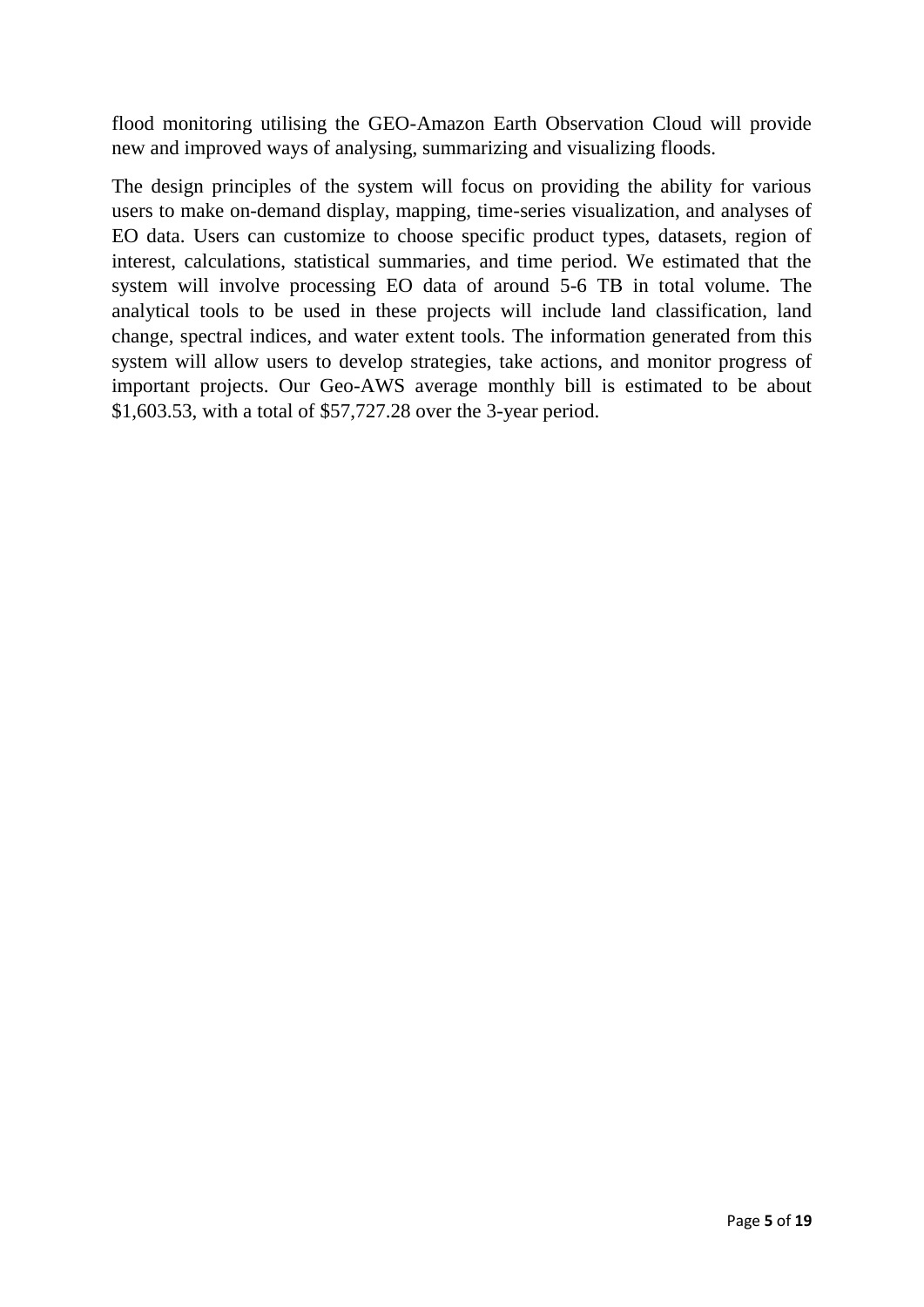# **PROJECT PLAN**

#### **A. INTRODUCTION**

The use of Earth observations (EO) data and geospatial information has brought numerous benefits to society in several application areas. Satellite-based EOs are valuable as a measurement or monitoring tool, such as for global biodiversity indicators (O'Connor et al., 2015; Secades et al., 2014), for food security and agriculture (Xu, et al., 2018), and disaster management (Guo, 2010). For instance, the attainments of the United Nations 2030 Agenda for Sustainable Development will benefit from Earth observations in several ways: a) enabling informed decisionmaking and by allowing monitoring of the expected results; b) improve national statistics for greater accuracy, and directly contribute to calculate the agreed SDG Targets and Indicators; and c) facilitate countries' approaches for working across different development sectors (Anderson et al., 2017).

In Vietnam, remote sensing and GIS technologies found niche applications in several disciplines typical of many developing countries in Asia. The conventional applications of remote sensing in the country include agriculture (Son et al., 2014), forestry (Khoi and Murayama, 2010), water resources (Tam and Batelaan, 2014), environmental management (Seto and Fragkias, 2007), land use/cover change analysis (Lam-Dao, et al., 2011), disaster management (Huong and Nagasawa, 2014), and climatology (Kuo, et al., 2004). Except for agriculture-related application, the above studies are often experimental or exploratory research works.

There are hundreds of satellites observing the Earth repetitively, and thus accumulating large volumes of Earth observation data (EOD). Over a petabyte (1,000 terabytes) of data is being produced daily, offering many potential benefits and uses for various applications. However, such big data imagery poses problems and issues related to spatial handling, infrastructure, processing methods and software, and data security. Many organisations, particularly those from developing counties, found those issues challenging, which can often impede their use. The use of cloud computing for EO Big Data is a positive step towards addressing these issues and problems.

This proposal aims to establish cloud computing services to host, process and analyse big Earth observation (EO) data and geospatial information for our projects focused on monitoring rice paddy (agriculture) and flood (disaster and water resources management). We wish to apply for AWS credits that will allow us to build EO applications on these areas relevant to Vietnam's national and international commitments, such as for the UN Sustainable Development Goals (e.g. *Goal 2 Zero Hunger, Target 2.c, and Indicator 2.4.1.*) and Sendai Framework for Disaster Risk Reduction (e.g. on *Priority 1 (Understanding disaster risk*)).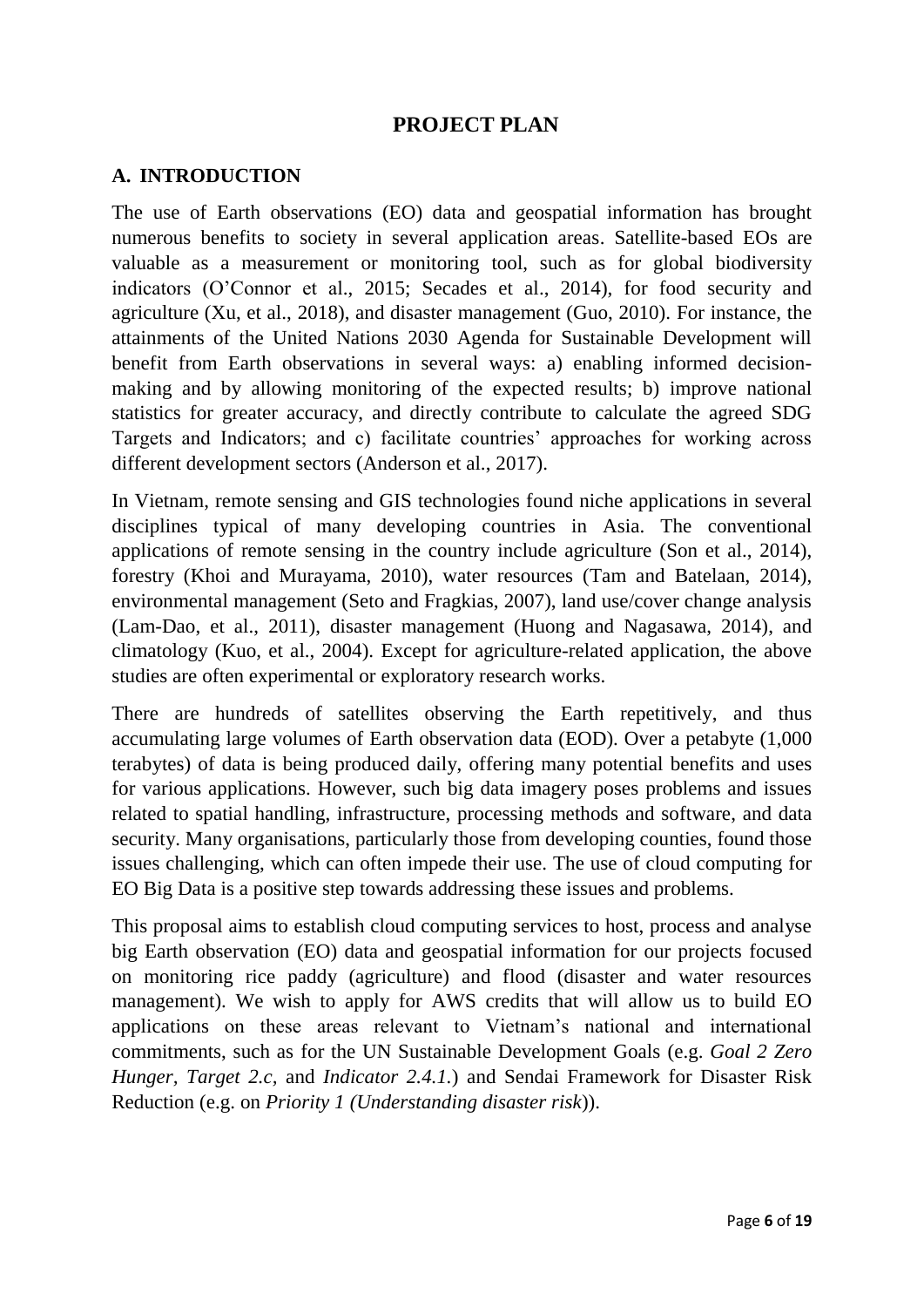### **B. RICE CROPPING AND FLOODS IN THE LOWER MEKONG BASIN**

#### **1. The Mekong River Basin**

The project covers the Lower Mekong Basin. It is a part of the Mekong River (Figure 1), which is the tenth-largest river in the world. The entire Mekong River basin drains a total land area of  $795,000 \text{ km}^2$  (Mekong River Commission, 2019). The Mekong River flows approximately 4,909 km through six countries (China, Myanmar, Lao PDR, Thailand, Cambodia, and Vietnam), before emptying into the sea.

The Lower Mekong Basin comprises the Northern Highlands, Khorat Plateau, Tonle Sap Basin and Mekong Delta. It covers 76% (about 604,200 km2) of the total area of the Mekong River basin and contributes 80-85% of the water that flows into the Mekong River. The Tonle Sap Basin is a large alluvial plain surrounded by hills. It covers the Tonle Sap Lake, located in the Cambodian floodplain and is the largest body of fresh water in Southeast Asia. In Cambodia, 40% of the population depends on the Tonle Sap Great Lake and its flood plains for their livelihoods. Similarly, the Mekong Delta in Vietnam (approximately  $40,500 \text{ km}^2$ ) is vital for the people in Vietnam, as large area in the Delta is farmed intensively.



Figure 1. The Mekong River Basin (Source: Mekong River Commission Secretariat, 2000)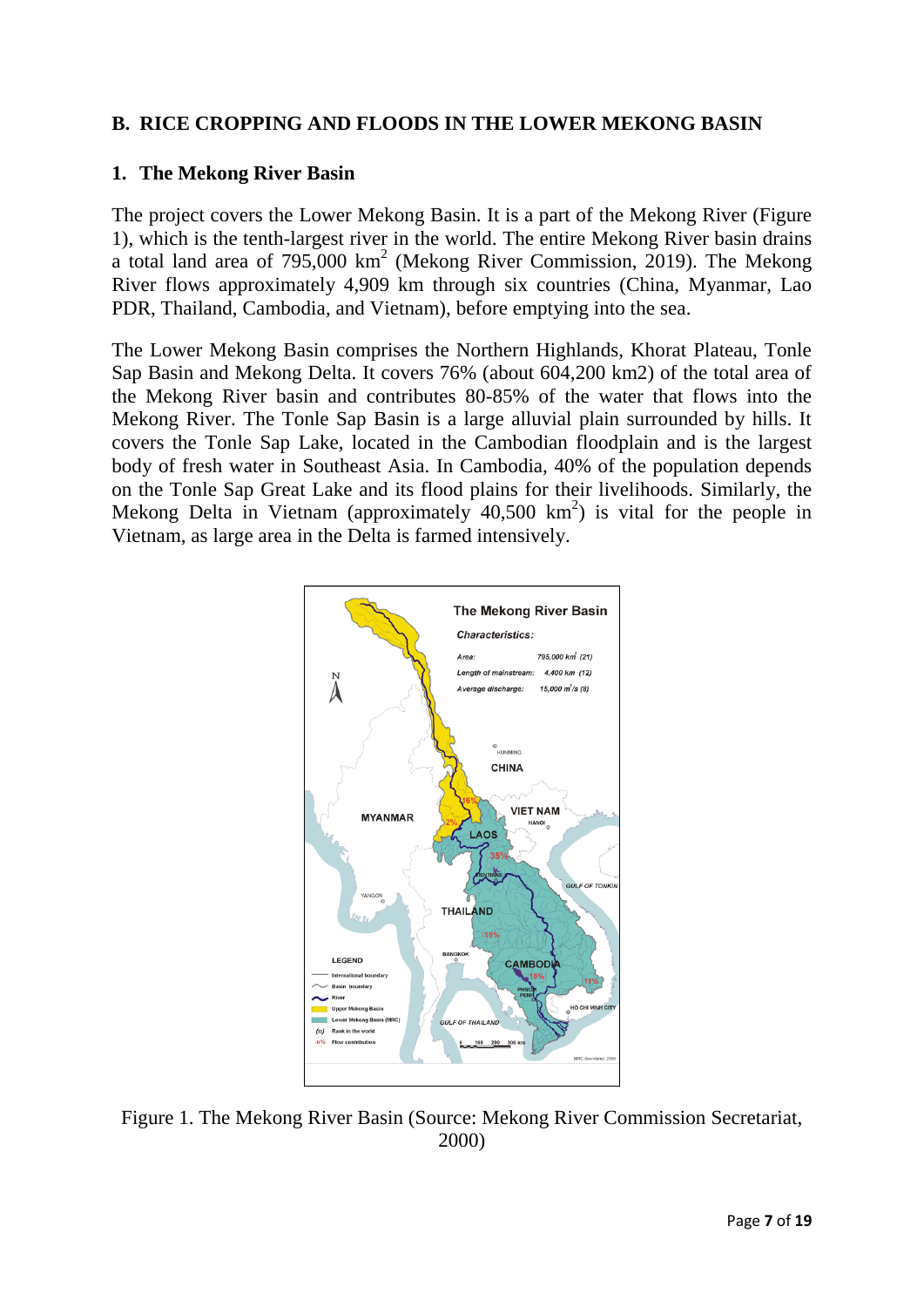## **2. Rice Cropping in the Lower Mekong Basin**

The Mekong Delta in Vietnam is intensively cultivated for agricultural production. It was estimated that over 64 % of the delta (2.6 million ha) is used for agriculture, with rice (Figure 2) as the dominant crop, comprising about three-quarters of the total cultivated land (GSO, 2015). Official statistics indicate that while the Delta only covers 12% of the total land area of Vietnam, it contributes 52% to the national food production and over 80% to the Vietnamese rice export (GSO, 2015). In Cambodia, rice is the staple food and main commodity. Wet rice is the main crop and is grown on the flood plains of the Tonle Sap, Mekong, and Bassac Rivers. Based from data reported by the Agriculture Ministry, Cambodia exported more than 635,000 tonnes of rice in 2017 and recorded a 17.3% growth from the previous year (CNA, 2018).



Figure 2. Rice farming in the Mekong River Basin (Source: Mekong River Commission, 2019)

With more than 20% of the population considered to live below the poverty line, and 15% undernourished, agriculture provides food security and livelihoods for approximately 60% of the Mekong River Basin's population (Mekong River Commission, 2019).

### **3. Floods in the Lower Mekong Basin**

Due to low topography, the Mekong Delta is subjected to flooding caused by high river discharge, tidal backwater effects, and storm surges (Triet et al., 2018). Floods in this region are annual events, mainly triggered by the Asian monsoons, as well as by tropical cyclones. While some floods can bring certain benefits to people, extreme floods can result in widespread damages to life and property (Figure 3). For example, the 2000 flood resulted in over 450 fatalities and economic losses of USD 250 million (MRC, 2012).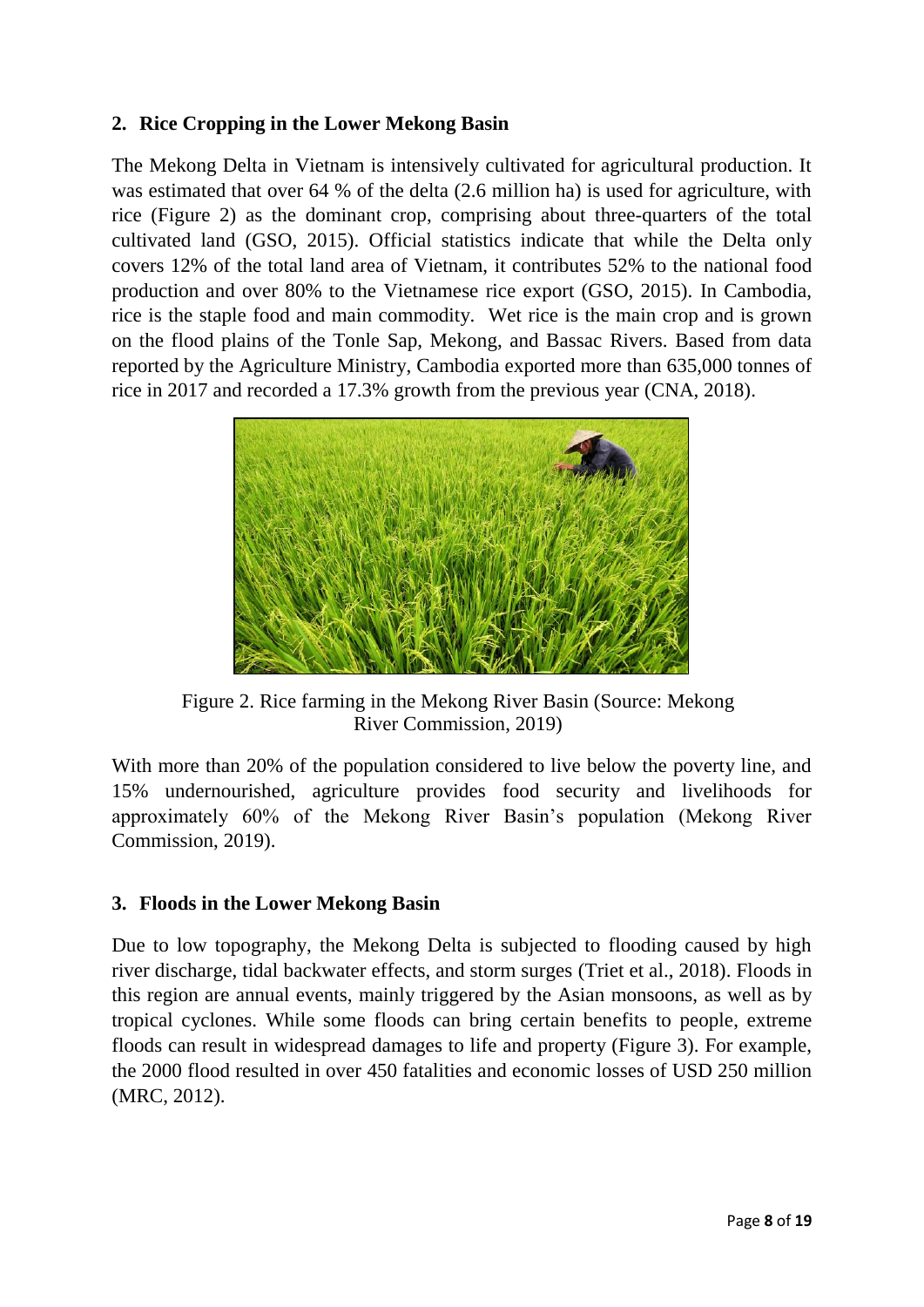

a) b)

Figure 3. Floods in the Mekong Delta: a) An Giang Province and b) Long An Province (Source: *Viet Nam News*, 2013, 2017)

# **C. METHODS**

## **1. Rice paddy monitoring**

Our application for the GEO-Amazon Earth Observation Cloud Credits Programme aims to support our project on "*Applied research on the multi-temporal, multiresolution optical and radar remote sensing data for rice planted area monitoring and rice yield production estimation in the Mekong Delta and Red River Delta (VNRice)*". It is a State level research project, funded by the Vietnam Government.

This project aims to identify, map and monitor rice paddy and its area and cropping system. The subject area covers the Lower Mekong Basin, covering part of Cambodia and Vietnam. For Vietnam, it plans to include the entire Mekong Delta.

The data and time period for this study will involve the following:

- Radar data (Sentinel-1) from 2014 to present
- Optical data (MODIS from 2000) only rice area and cropping system

While we have conducted several projects on rice crop monitoring (please see Section 5 and Figure 4 below), opportunities this time exist to conduct more innovative approaches involving time-series data analysis covering wider temporal extent. These will allow better use of data and information for commodity forecasting and ensuring food security.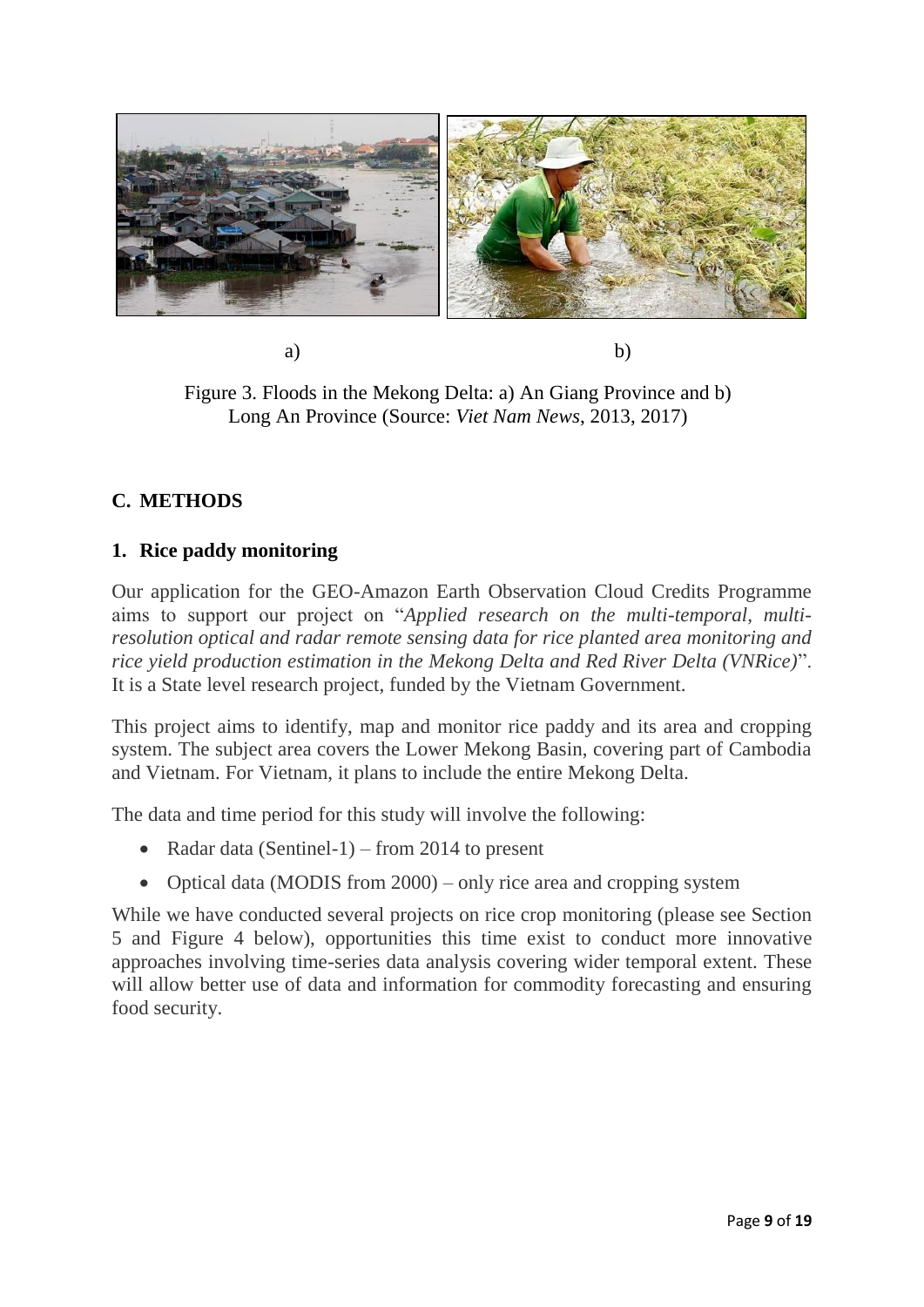

Figure 4. Multi-temporal maps showing rice planted area in the Vietnam's Mekong Delta (WS: Winter Spring; SA: Summer Autumn; AW: Autumn Winter)

This current project supports the attainment of the UN 2030 Agenda for Sustainable Development, particularly *Goal 2 Zero Hunger, Target 2.c,* and *Indicator 2.4.1.* The information generated from this system will allow users (policy makers, local communities, private business, scientists, etc.) to develop strategies and plans, monitor progress, and take actions. The benefits of EO data in several aspects of UN 2030 Agenda for Sustainable Development are well documented in various documents (e.g. GEO, 2017), and these are also applicable to this current project focused on rice crop mapping.

# **2. Flood monitoring**

The goal of this project is to identify, map and monitor inundated areas by flood (e.g. Figure 5), focusing on rainy season (July to December). Similar with the above project, the target area for flood monitoring covers the Lower Mekong Basin, covering part of Cambodia and Vietnam.

The data and time (period) for this study will involve the following:

- Radar data (Sentinel-1) from 2014 to present
- Optical data (MODIS) from 2000 to present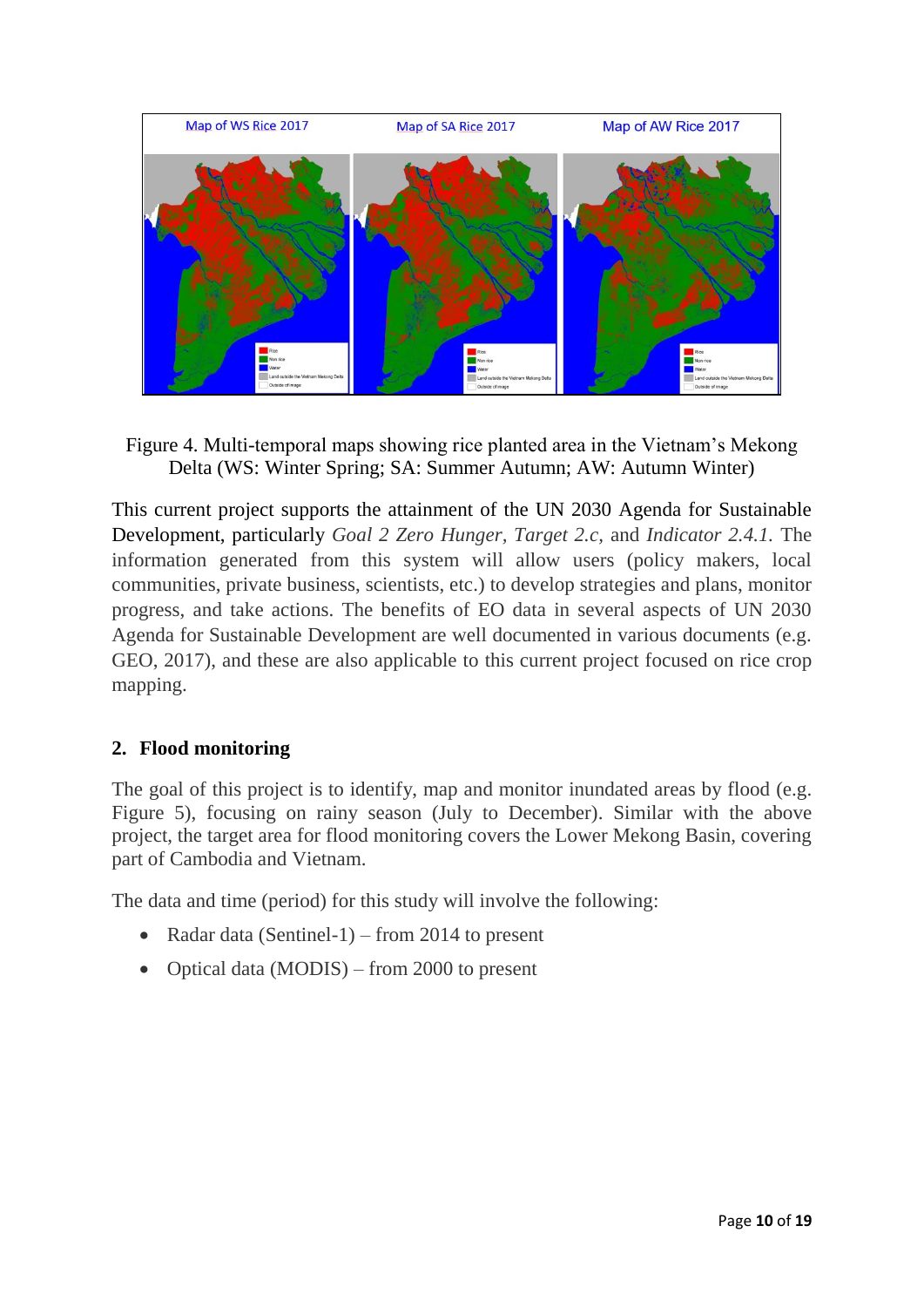

Figure 5. Sentinel-1 images showing changes in flooded area in the Lower Mekong Basin

In the past, we have conducted flood-related mapping projects (e.g. WISDOM). However, the new project on flood monitoring utilising the GEO-Amazon Earth Observation Cloud will provide new and improved ways of analysing, summarizing and visualizing floods. This capability will support better decision-making for disaster management and other areas of application. Our current project directly addresses *Priority 1 (Understanding disaster risk)* of the Sendai Framework for Disaster Risk Reduction. It aims at improving disaster management by providing flood information needed in developing mitigation and adaptation strategies.

### **3. Applications and Data**

The development and design principles of the system will focus on providing the ability for various users to make on-demand display, mapping, time-series visualization, and analyses of EO data. Users can customize to choose specific product types, datasets, region of interest, calculations, statistical summaries, and time period.

We estimated that the system will involve processing EO data of around 5-6 TB in total volume. This will involve the following:

- a) For data: total of approximately 2.8 TB
	- Sentinel-1A: dual polarization, high resolution  $(2014-2019) 1,459$ granules,  $\sim 1.2$  TB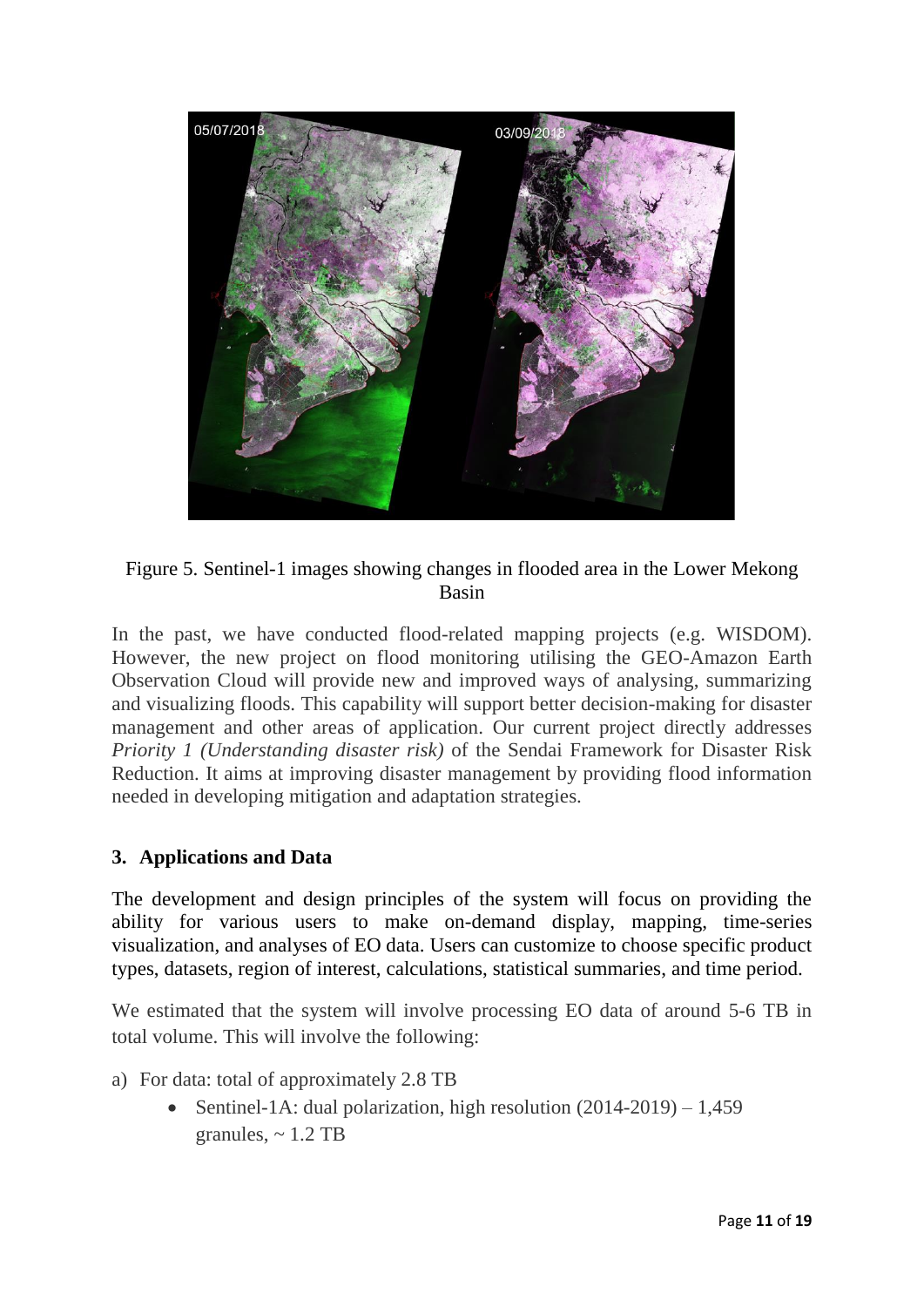

- MODIS daily reflectance,  $250 \text{ m} \sim 1.6 \text{ TB (from } 2000-2019)$ Including:
	- MODIS-Terra, daily reflectance,  $250 \text{ m} 13,800 \text{ granules}, \sim 835 \text{ GB}$
	- MODIS-Aqua, daily reflectance,  $250 \text{ m} 12{,}200$ ,  $\sim 740 \text{ GB}$



Both Sentinel-1A and MODIS are available in [https://search.earthdata.nasa.gov](https://search.earthdata.nasa.gov/)

b) For processing, approximately 2-3 TB

The analytical tools to be used in these projects on rice and floods will include the following:

- **Land classification** use of algorithms like neural networks, K-means, random forests, decision trees, etc. Tools in *MLHub Earth* will be explored.
- **Land change** analysis of changes in rice and flood area, e.g. using thresholding, etc.
- **Spectral Indices** calculating NDVI, NDWI, SAVI, EVI, Fractional cover,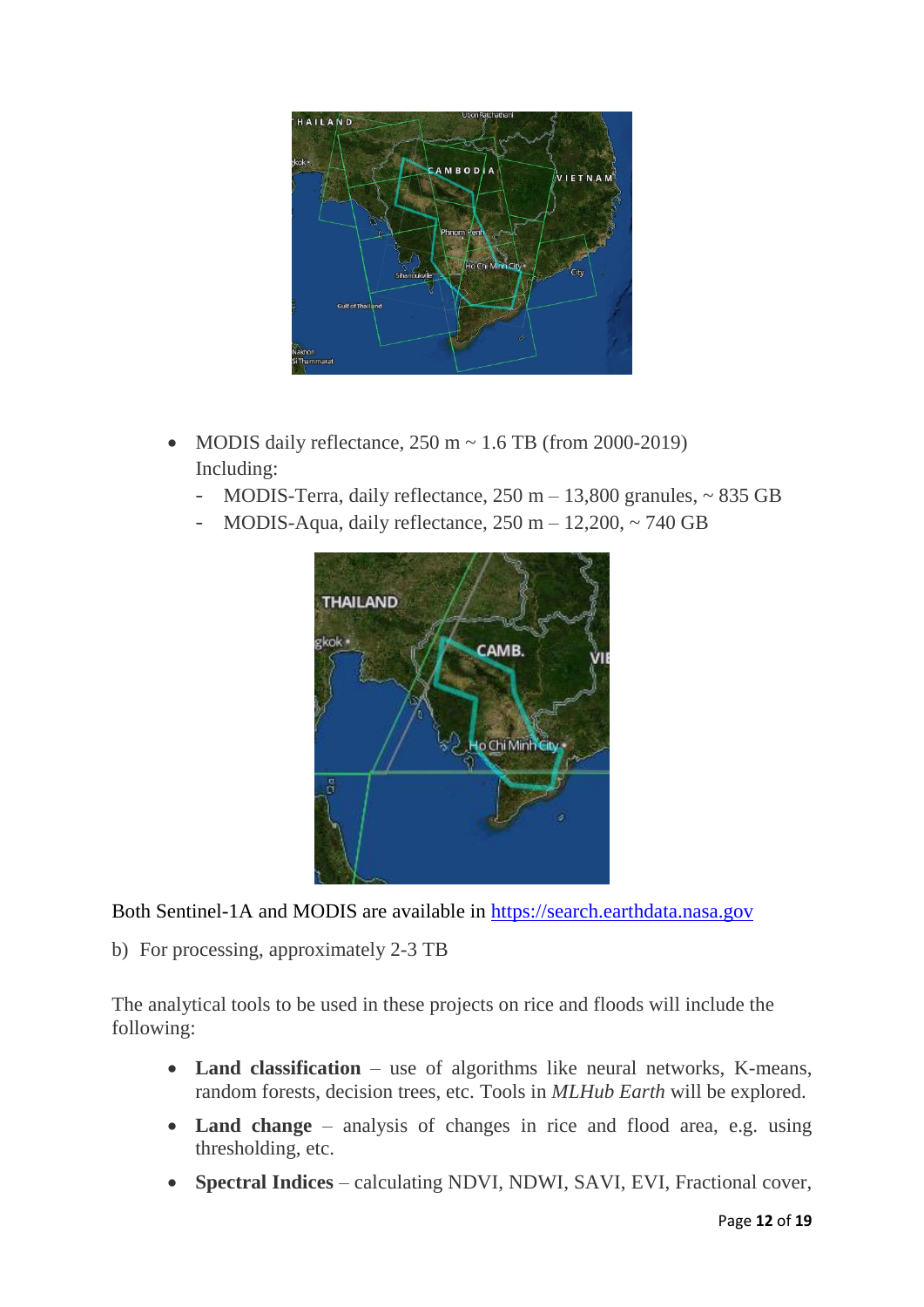etc.

• **Water Extent** – e.g. percent time that every pixel has observed water, using the analysis procedures done in Tanzania by *Open Data Cube*

Custom scripts, e.g. from the Sentinel Hub and other sources, will be used or modified as needed.

# **4. Validation**

In order to validate rice extent and inundation from flood, field checking and observed data will be used as the follows.

- Rice: field checking results from the project of VNrice, which is mentioned above, and as conducted by STAC/VNSC, will be partially used. These data will be taken in advance to validate outcomes of image analysis for this project. It would help to increase the classification accuracy. These data are valid in the Red river delta, the Mekong delta, and in the central areas.
- Inundation extent: Data of hydrological gauge stations will be obtained from the Mekong River Commission (MRC). There are gauges from China, Laos, Thailand, Cambodia and Vietnam. Within this project, data will be collected only in Cambodia and Vietnam. These data include historical data and near real-time data, which consist of rainfall, water level with warning of flooding. These data are available at the URL of <http://portal.mrcmekong.org/index> (Hydrological Data Service). Near real-time data will be obtained during flood season of 2019 and 2020, while historical data will be done in phase 2.

# **5. Organization: HCMC Space Technology Application Center (STAC)**

STAC is a government agency whose functions are focused on research, development and applications of satellite technology, mainly in the Southern region of Vietnam, in accordance with law. Its main tasks include the following:

- Receive, store, process, and deliver satellite imagery to serve socio-economic development, disaster prevention and national security and defence;
- Implement national duties in research, development and application of satellite technology;
- Establish and deploy international cooperation projects in space technology area, especially in satellite technology;
- Train, cooperate and transfer satellite technology. Linking to universities for higher educating on space and satellite technology; and
- Provide scientific and technological services in the field of satellite technology and its applications.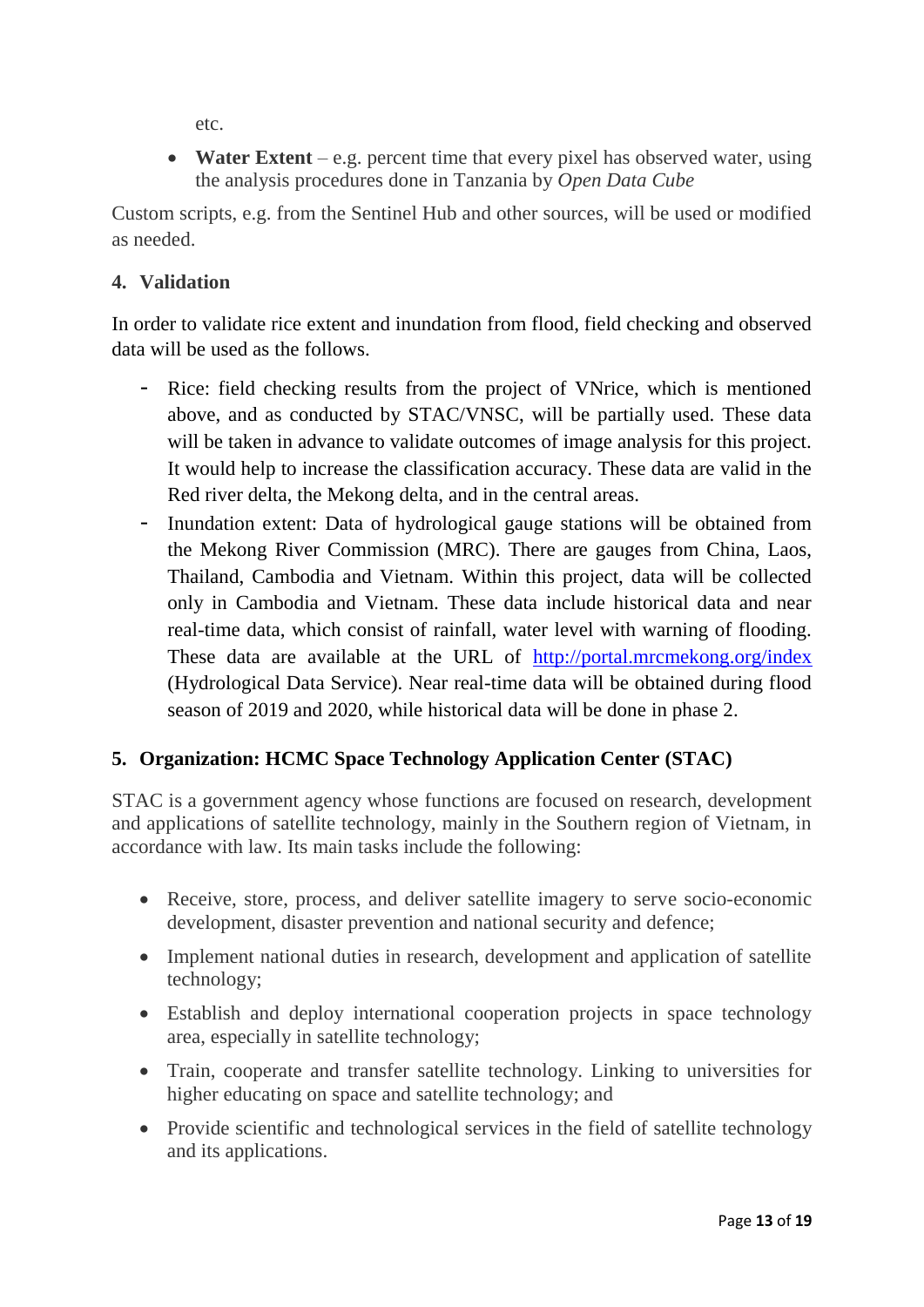One of the important tasks ahead of the Center is to take over, manage, and implement the component of Vietnam Space Center project in Ho Chi Minh City. This project, supported by Japan's ODA, performs the following specific tasks:

- Develop highly qualified human resources in the field of satellite technology and applications;
- Receive, store, and process satellite data to serve the deployment of space technology application.

Researchers in the Center have participated in graduate and post graduate training at various universities in Vietnam and abroad. International cooperations are on-going with several organisations, such as with JAXA and RESTEC (Japan) in Asia-RiCE (Asian Rice Crop Estimation & Monitoring), CESBIO/CNES (France) and UMD (USA) in GEOGLAM.

In the past, several projects that utilized satellite imagery and field data were completed by STAC/VNSC. These include the following:

- WISDOM: Water related information system for the Mekong Delta, Vietnam
- RICEMAN: Rice & Mangrove monitoring in Southern Vietnam
- Planet Action: Impacts of climate change and human activities on the environment in the Mekong Delta, Vietnam
- Utilization of SAR data for rice crop monitoring
- Estimation of mangrove forest biomass
- Change detection of Mekong river bank and coastline

Despite our Centre is relatively young (established in 2014), and with only over a dozen staff (many of which are employed on casual basis), the above shows the mandate and very good track record of STAC/VNSC in implementing research projects involving EO data and geospatial information.

### **D. OUTCOMES**

The implementation of these projects under the GEO - Amazon EO Cloud Credits Programme will bring the following outcomes:

1. **Map products and statistical data** – improvements in quality/accuracy of maps, better access to outputs, within the fastest possible delivery time to users. These products (i.e. rice cropping area, cropping system, flood-inundated areas) will be made fully and freely open and accessible to the wider GEO community.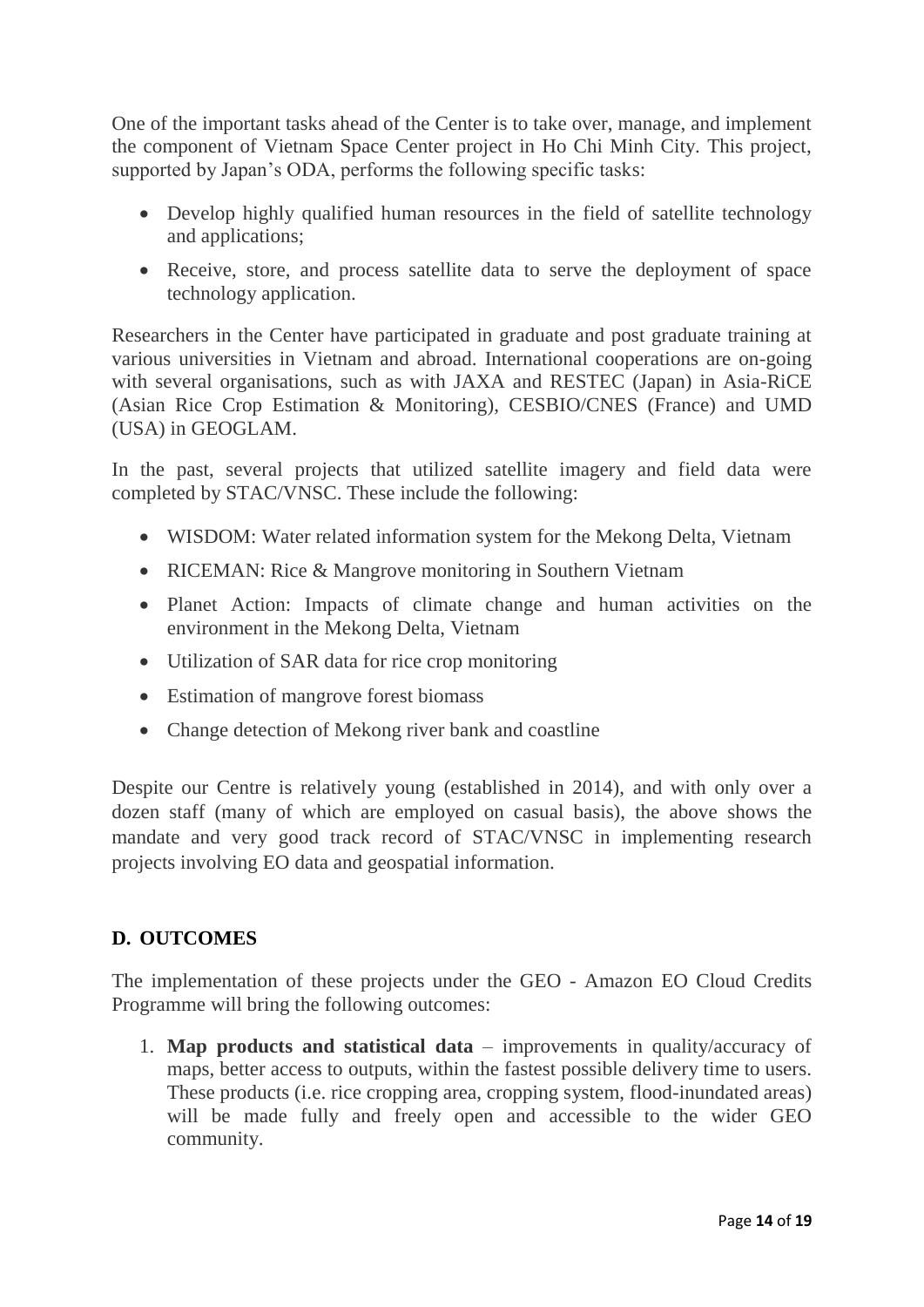- 2. **Decisions and actions** better map products and geospatial information will have flow-on effects on the quality of decisions and actions about rice cropping in the region.
- 3. **Enhanced capability in cloud computing and processing of Big EO Data** with exposure and experience in working with AWS environment, we foresee that staff at our Center, as well as users or clients outside the Center, will enhance the technical expertise and knowledge in cloud computing.
- 4. **Publications** we plan to publish journal papers about the results of our studies.

# **E. CLOUD CREDIT REQUIREMENTS AND BUDGET**

Our proposed use of GEO - Amazon EO Cloud Credits will be for 3 years (31 May 2019 to 30 April 2022).

Estimate of monthly bill is \$1,603.53, with a total of **\$57,727.28** over the 3-year period.

Link in details:

[https://calculator.s3.amazonaws.com/index.html#r=SIN&s=EC2&key=calc-](https://calculator.s3.amazonaws.com/index.html#r=SIN&s=EC2&key=calc-2FD80F88-D1A8-41A8-9FC6-4D08D5D69C4D)[2FD80F88-D1A8-41A8-9FC6-4D08D5D69C4D](https://calculator.s3.amazonaws.com/index.html#r=SIN&s=EC2&key=calc-2FD80F88-D1A8-41A8-9FC6-4D08D5D69C4D)

# **F. IMPLEMATATION PLAN**

### **1. Timelines**

| Phase 1          |         |  |         |  |         |                 |
|------------------|---------|--|---------|--|---------|-----------------|
|                  | Phase 2 |  |         |  |         |                 |
| <b>June 2019</b> |         |  | Phase 3 |  |         |                 |
|                  |         |  |         |  | Phase 4 | <b>May 2022</b> |
|                  |         |  |         |  |         |                 |

### **2. Phases**

**Phase 1**: prepare the system and sample satellite images (10 months)

| Goals                                                                | <b>Outcomes</b>                                  | Duration                    | Be responsible                                          |
|----------------------------------------------------------------------|--------------------------------------------------|-----------------------------|---------------------------------------------------------|
|                                                                      |                                                  | (months)                    |                                                         |
| 1. Set up the system in<br>AWS (Linux)                               | AWS with Linux OS                                | $3 - 4$                     | Nguyen Van Anh VU & Nguyen<br>Kim THANH                 |
| 2. Install software packages<br>for image processing and<br>analysis | Required software<br>packages installed          | $\overline{2}$              | Hoang Phi PHUNG, Nguyen Van<br>Anh VU, Nguyen Huy THONG |
| 3. Transfer a part of images<br>into the system                      | SAR images of Mekong<br>delta were acquired in 1 | $\mathcal{D}_{\mathcal{L}}$ | Nguyen Kim THANH & Nguyen<br>Van Anh VU                 |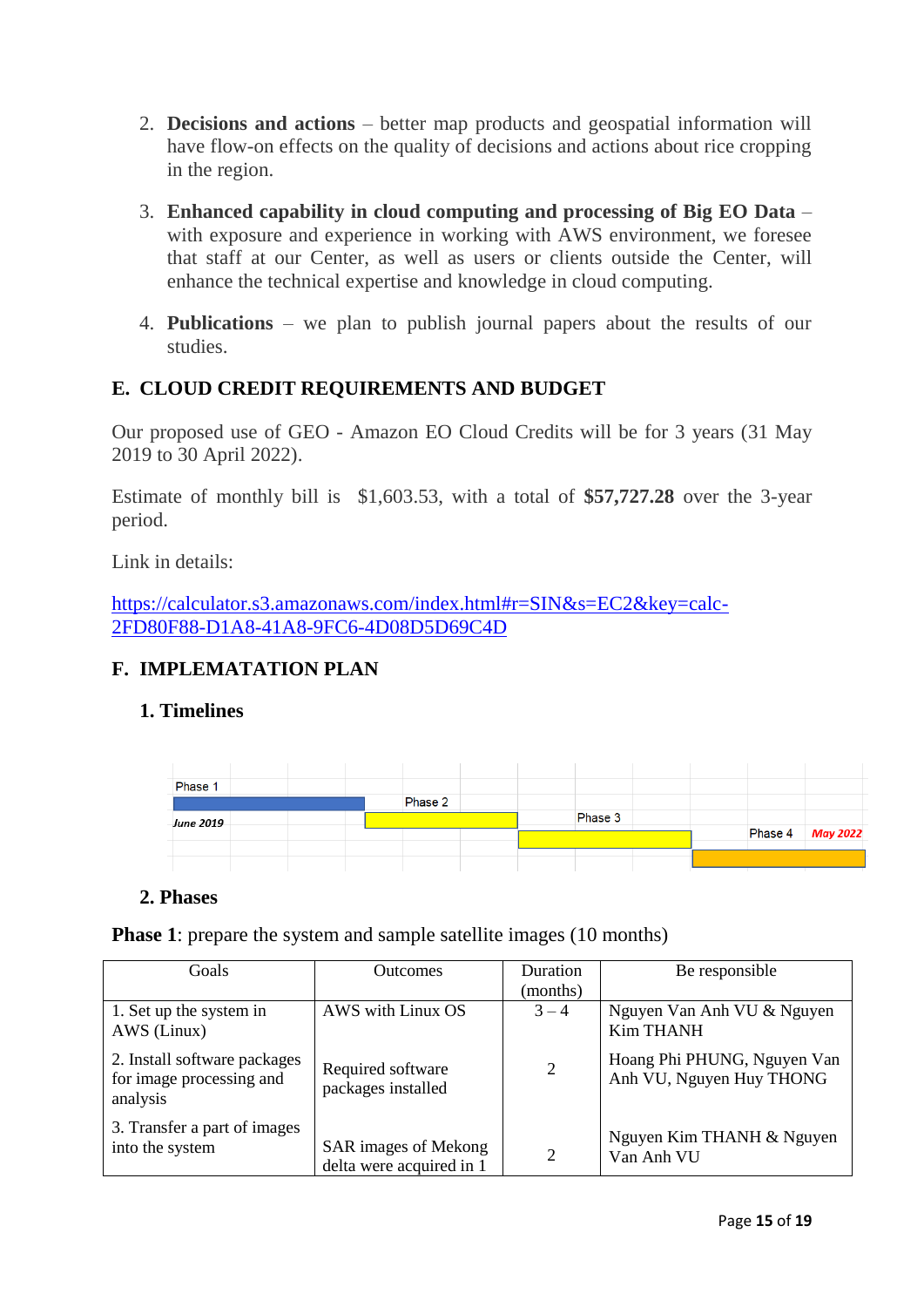| 4. Test analysis of SAR<br>images | or 2 years<br>1 main scene is analysed<br>in draft (catch to know<br>the operation of the<br>system as image<br>analysis) | 2 | Hoang Phi PHUNG & Nguyen<br>Van Anh VU |
|-----------------------------------|---------------------------------------------------------------------------------------------------------------------------|---|----------------------------------------|
|                                   |                                                                                                                           |   |                                        |

Notes: This phase would take time because we are new to both Linux and cloud computing services

|  |  | <b>Phase 2:</b> Loading data into AWS and testing the system (8 months) |  |
|--|--|-------------------------------------------------------------------------|--|
|--|--|-------------------------------------------------------------------------|--|

| Goals                                                        | <b>Outcomes</b>                                           | Duration<br>(months) | Be responsible                                                          |
|--------------------------------------------------------------|-----------------------------------------------------------|----------------------|-------------------------------------------------------------------------|
| 1. Transfer all available<br><b>SAR</b> images of Vietnam    | All SAR images of<br>Vietnam in AWS                       | 2                    | Nguyen Van Anh VU & Nguyen<br>Kim THANH                                 |
| 2. Transfer all MODIS<br>images of the lower<br>Mekong river | All MODIS images in<br>the AWS                            | $\overline{2}$       | Hoang Phi PHUNG & Nguyen<br>Van Anh VU                                  |
| 3. Test analysis of MODIS<br>images                          | 1 main scene with<br>granule of 2-3 years is<br>processed | $\overline{2}$       | Nguyen Kim THANH & Nguyen<br>Van Anh VU                                 |
| 4. Identify algorithm for<br>classification of rice          | Appropriate algorithm<br>for rice classification          | $\overline{2}$       | Lam Dao NGUYEN, THUY Le<br>Toan, Hoang Phi PHUNG &<br>Nguyen Van Anh VU |

# **Phase 3**: Image processing, analysis, classification (9 months)

| Goals                                          | <b>Outcomes</b>                           | Duration | Be responsible                          |
|------------------------------------------------|-------------------------------------------|----------|-----------------------------------------|
|                                                |                                           | (months) |                                         |
| 1. Identify algorithm for                      | Appropriate algorithm                     | 3        | Nguyen Van Anh VU, Nguyen               |
| classification of inundation                   | for inundation                            |          | Kim THANH, Pham Bach VIET,              |
| from flood                                     | identification                            |          | Armando APAN                            |
| 2. Processing and analysis<br>of SAR imagery   | Rice and flood extent for<br><b>SAR</b>   | 3        | Hoang Phi PHUNG & Nguyen<br>Van Anh VU  |
| 3. Processing and analysis<br>of MODIS imagery | Rice and flood extent for<br><b>MODIS</b> | 3        | Nguyen Kim THANH & Nguyen<br>Van Anh VU |

# **Phase 4**: Validation and assessment (9 months)

| Goals                                             | <b>Outcomes</b>          | Duration | Be responsible                         |
|---------------------------------------------------|--------------------------|----------|----------------------------------------|
|                                                   |                          | (months) |                                        |
| 1. Processing and analysis<br>of combined imagery | Rice and inundated areas | 3        | Hoang Phi PHUNG & Nguyen<br>Van Anh VU |
| 2. Validate for rice and<br>inundated areas       | Validated data           | 2        | Lam Dao NGUYEN, Hoang Phi              |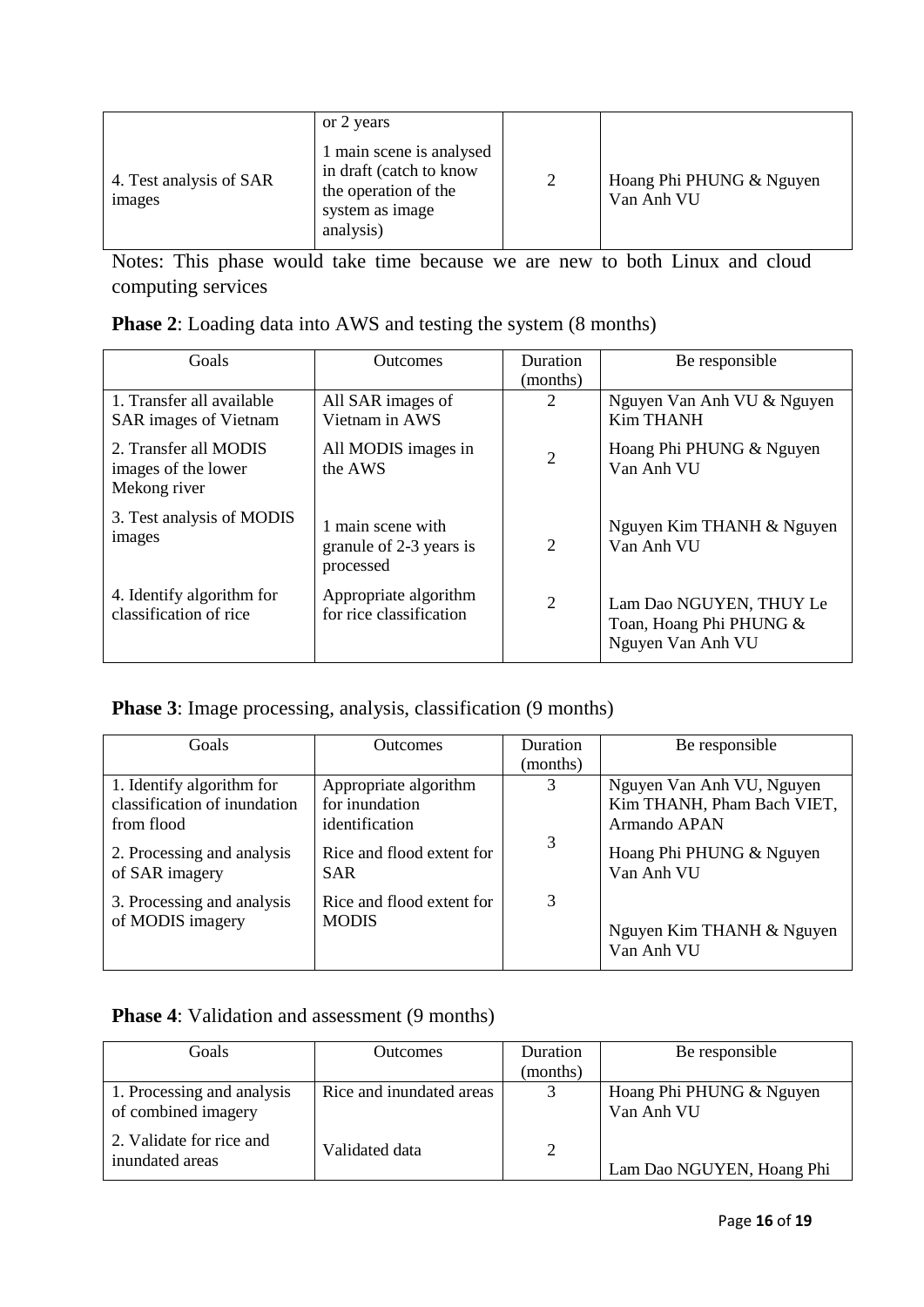| 3. Validate and adjust    |              |   | PHUNG, Nguyen Van Anh VU,                                                         |
|---------------------------|--------------|---|-----------------------------------------------------------------------------------|
| algorithm for both        | Algorithm    | 2 | Lam Hung SON                                                                      |
| 4. Assessment of accuracy | Accuracy     |   |                                                                                   |
| 5. Finalise               |              | 2 | Hoang Phi PHUNG, Pham Bach<br><b>VIET</b>                                         |
|                           | Final report |   | Hoang Phi PHUNG, Lam Dao<br>NGUYEN, Pham Bach VIET,<br>THUY Le Toan, Armando APAN |
|                           |              |   |                                                                                   |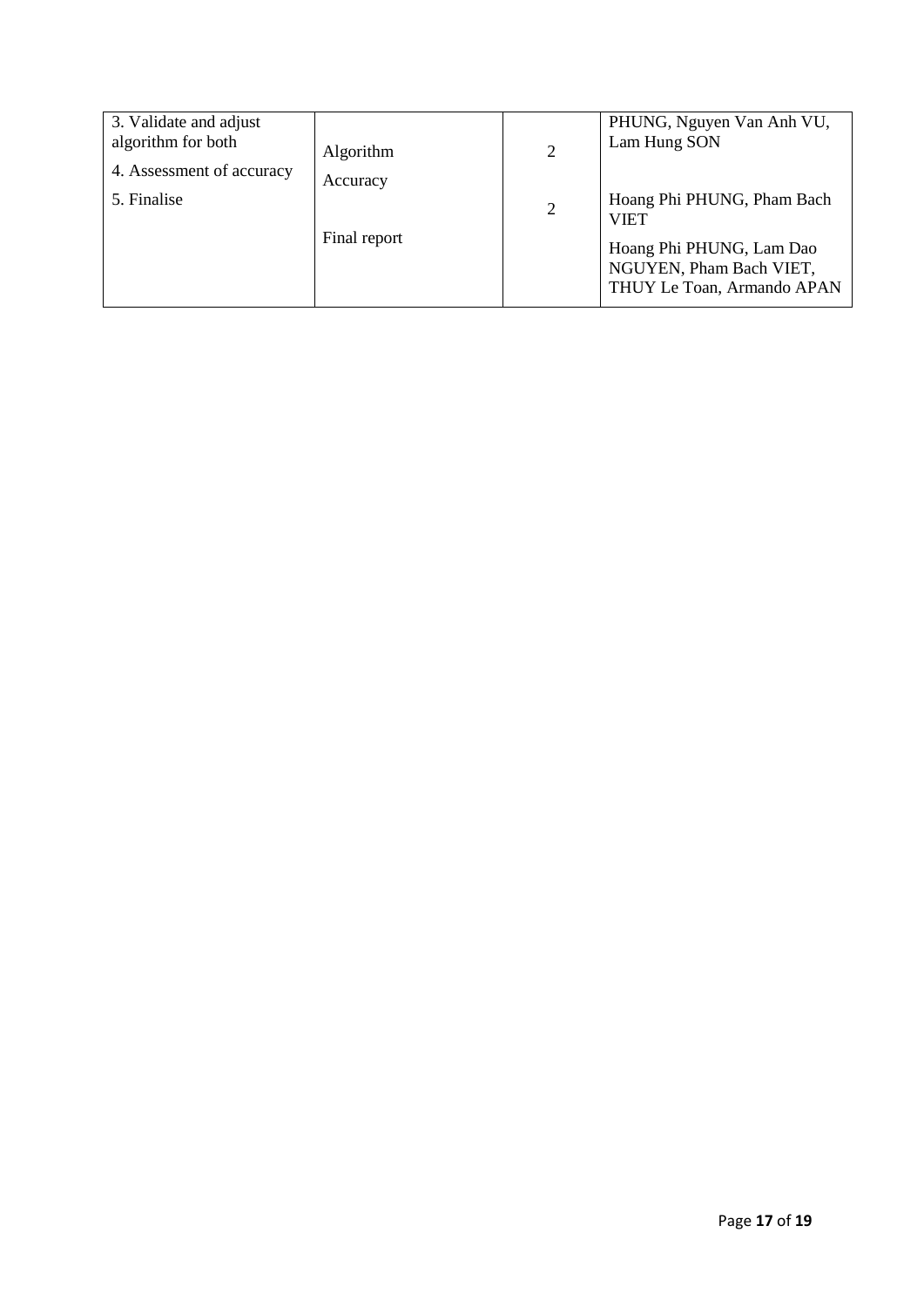#### **REFERENCES**

Anderson, K., Ryan, B., Sonntag, W., Kavvada, A., and Friedl, L., 2017. Earth observation in service of the 2030 Agenda for Sustainable Development, *Geo-spatial Information Science*, 20 (2), 77–96, <https://doi.org/10.1080/10095020.2017.1333230>

CNA, 2018. Floating rice: The climate-resilient alternative for Cambodia's food production, at https://www.channelnewsasia.com/news/asia/floating-rice-cambodiafood-production-alternative-9937896.

GEO, 2017. Earth Observations in Support of the 2030 Agenda for Sustainable Development, Published by Japan Aerospace Exploration Agency (JAXA) on behalf of GEO under the EO4SDG Initiative, 34 pp.

GSO, 2015. Statistical handbook of Vietnam 2015, General Statistics Office of Viet Nam.

Huadong, G. 2010. Understanding global natural disasters and the role of earth observation, *International Journal of Digital Earth*, 3:3, 221-230, DOI: 10.1080/17538947.2010.499662

Huong, D.T.V and Nagasawa, R., 2014. Potential flood hazard assessment by integration of ALOS PALSAR and ASTER GDEM: a case study for the Hoa Chau commune, Hoa Vang district, in central Vietnam, *Journal of Applied Remote Sensing* 8(1), 083626, https://doi.org/10.1117/1.JRS.8.083626.

Khoi, D.D. and Murayama, Y., 2010. Forecasting Areas Vulnerable to Forest Conversion in the Tam Dao National Park Region, Vietnam, *Remote Sens.*, 2(5), 1249-1272; https://doi.org/10.3390/rs2051249

Kuo, N.J., Zheng, Q., and Ho, C.R., 2004. Response of Vietnam coastal upwelling to the 1997–1998 ENSO event observed by multisensor data, *Remote Sensing of Environment*, 89 (1), pp. 106-115.

Lam-Dao, N., Pham-Bach, V., Nguyen-Thanh, M., Pham-Thi, M.T., and Hoang-Phi, P., 2011. Change Detection of Land use and Riverbank in Mekong Delta, Vietnam using Time Series Remotely Sensed Data, *Journal of Resources and Ecology*, 2(4).

Mekong River Commission, 2019. Agriculture & Irrigation, http://www.mrcmekong.org/topics/agriculture-and-irrigation, Accessed 22 March 2019.

MRC, 2012. The Impact and Management of Floods and Droughts in the Lower Mekong Basin and The Implications of Possible Climate Change, Mekong River Commission, 129 pp.

O'Connor, B., Secades, C., Penner, J., Sonnenschein, R., Skidmore, A., Burgess, N. D. and Hutton, J. M., 2015. Earth observation as a tool for tracking progress towards